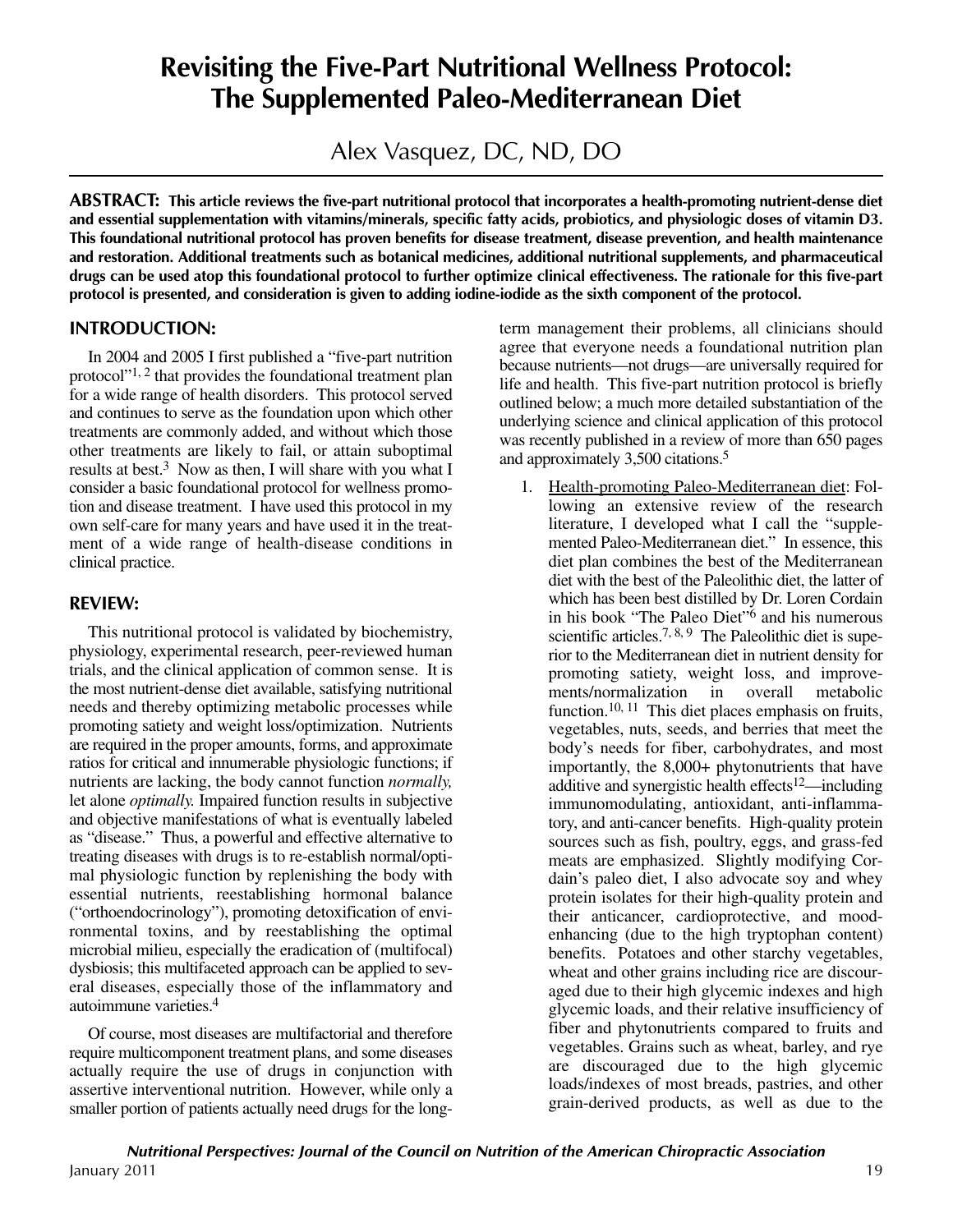immunogenicity of constituents such as gluten, a protein composite (consisting of a prolamin and a glutelin) that can contribute to disorders such as migraine, epilepsy, eczema, arthritis, celiac disease, psoriasis and other types of autoimmunity. Sources of simple sugars and foreign chemicals such as colas/sodas (which contain artificial colors, flavors, and high-fructose corn syrup, which contains mercury<sup>13</sup> and which can cause the hypertensivediabetic metabolic syndrome14) and processed foods (e.g., "TV dinners" and other manufactured snacks and convenience foods) are strictly forbidden. Chemical preservatives, colorants, sweeteners, flavor-enhancers such as monosodium glutamate and carrageenan are likewise avoided. In summary, this diet plan provides plenty of variety, as most dishes comprised of poultry, fish, lean meats, soy, eggs, fruits, vegetables, nuts, berries, and seeds are allowed. The diet provides an abundance of fiber, phytonutrients, carbohydrates, potassium, and protein, while simultaneously being low in fat, sodium, arachidonic acid, and "simple sugars." The diet must be customized with regard to total protein and calorie intake, as determined by the size, status, and activity level of the patient; individual per-patient food allergens should be avoided. Regular consumption of this diet has shown the ability to reduce hypertension, alleviate diabetes, ameliorate migraine headaches, and result in improvement of overall health and a lessening of the severity of many common "diseases", particularly those with an autoimmune or inflammatory component. This Paleo-Mediterranean diet is supplemented with vitamins, minerals, fatty acids, and probiotics—making it the "supplemented Paleo-Mediterranean diet" as described below.

2. Multivitamin and multimineral supplementation: Vitamin and mineral supplementation has been advocated for decades by the chiropractic/naturopathic professions while being scorned by so-called "mainstream medicine." Vitamin and mineral supplementation finally received bipartisan endorsement when researchers from Harvard Medical School published a review article in *Journal of the American Medical Association* that concluded, "Most people do not consume an optimal amount of all vitamins by diet alone. ...it appears prudent for all adults to take vitamin supplements."15 Longterm nutritional insufficiencies experienced by "most people" promote the development of "longlatency deficiency diseases"<sup>16</sup> such as cancer, neuroemotional deterioration, and cardiovascular disease. Impressively, the benefits of multivita-



min/multimineral supplementation have been demonstrated in numerous clinical trials. Multivitamin/multimineral supplementation has been shown to improve nutritional status and reduce the risk for chronic diseases<sup>17</sup>, improve mood<sup>18</sup>, potentiate antidepressant drug treatment 19, alleviate migraine headaches (when used with diet improvement and fatty acids<sup>20</sup>), improve immune function and infectious disease outcomes in the elderly21 (especially diabetics<sup>22</sup>), reduce morbidity and mortality in patients with HIV infection<sup>23, 24</sup>, alleviate premenstrual syndrome<sup>25, 26</sup> and bipolar disorder<sup>27</sup>, reduce violence and antisocial behavior in children28 and incarcerated young adults (when used with essential fatty acids<sup>29</sup>), and improve scores of intelligence in children. <sup>30</sup> Multivitamin and multimineral supplementation provides anti-inflammatory benefits, as evidenced by significant reduction in C-reactive protein (CRP) in a doubleblind, placebo-controlled trial.<sup>31</sup> The ability to safely and affordably deliver these benefits makes multimineral-multivitamin supplementation an essential component of any and all health-promoting and disease-prevention strategies. A few cautions need to be observed; for example, vitamin A can (rarely) result in liver damage with chronic consumption of 25,000 IU or more, and intake should generally not exceed 10,000 IU per day in women of childbearing age. Also, iron should not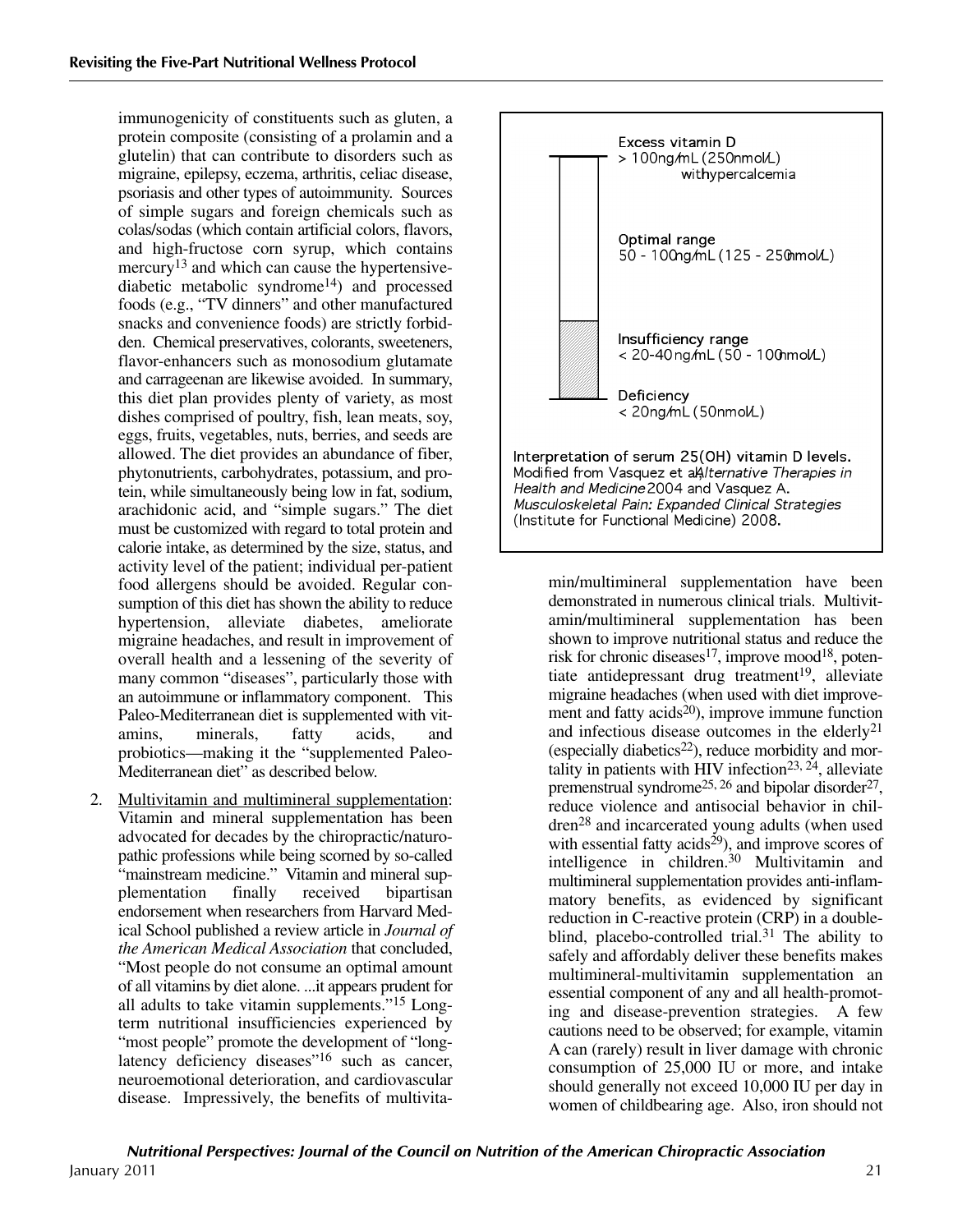be supplemented except in patients diagnosed with iron deficiency by a blood test (serum ferritin).

- 3. Physiologic doses of vitamin D3: The prevalence of vitamin D deficiency varies from 40-80 percent (general population) to almost 100 percent (patients with musculoskeletal pain) among Americans and Europeans. Vasquez, Manso, and Cannell described the many benefits of vitamin D3 supplementation in an assertive review published in 2004. <sup>32</sup> Our publication showed that vitamin D deficiency causes or contributes to depression, hypertension, seizures, migraine, polycystic ovary syndrome, inflammation, autoimmunity, and musculoskeletal pain, particularly low-back pain. Clinical trials using vitamin D supplementation have proven the cause-and-effect relationship between vitamin D deficiency and most of these conditions by showing that each could be cured or alleviated with vitamin D supplementation. In our review of the literature, we concluded that daily vitamin D doses should be 1,000 IU for infants, 2,000 IU for children, and 4,000 IU for adults, although some adults respond better to higher doses of 10,000 IU per day. Cautions and contraindications include the use of thiazide diuretics (e.g., hydrochlorothiazide) or any other medications that promote hypercalcemia, as well as granulomatous diseases such as sarcoidosis, tuberculosis, and certain types of cancer, especially lymphoma. Effectiveness is monitored by measuring serum 25- OH-vitamin D, and safety is monitored by measuring serum calcium. Dosing should be tailored for the attainment of optimal serum levels of 25-hydroxy-vitamin D3, generally 50-100 ng/ml (125-250 nmol/l) as illustrated.
- 4. Balanced and complete fatty acid supplementation: A detailed survey of the literature shows that five fatty acids have major health-promoting diseasepreventing benefits and should therefore be incorporated into the daily diet and/or regularly consumed as dietary supplements. <sup>33</sup> These are alpha-linolenic acid (ALA; omega-3, from flaxseed oil), eicosapentaenoic acid (EPA; omega-3, from fish oil), docosahexaenoic acid (DHA; omega-3, from fish oil and algae), gamma-linolenic acid (GLA; omega-6, most concentrated in borage oil but also present in evening primrose oil, hemp seed oil, black currant seed oil), and oleic acid (omega-9, most concentrated in olive oil, which contains in addition to oleic acid many anti-inflammatory, antioxidant, and anticancer phytonutrients). Supplementing with one fatty acid can exacerbate an insufficiency of other fatty acids; hence the impor-

tance of balanced combination supplementation. Each of these fatty acids has health benefits that cannot be fully attained from supplementing a different fatty acid; hence, again, the importance of balanced combination supplementation. The benefits of GLA are not attained by consumption of EPA and DHA; in fact, consumption of fish oil can actually promote a deficiency of GLA. <sup>34</sup> Likewise, consumption of GLA alone can reduce EPA levels while increasing levels of proinflammatory arachidonic acid; both of these problems are avoided with co-administration of EPA any time GLA is used because EPA inhibits delta-5-desaturase, which converts dihomo-GLA into arachidonic acid. Using ALA alone only slightly increases EPA but generally leads to no improvement in DHA status and can lead to a reduction of oleic acid; thus, DHA and oleic acid should be supplemented when flaxseed oil is used. <sup>35</sup> Obviously, the goal here is physiologically-optimal (i.e., "balanced") intake of all of the health-promoting fatty acids; using only one or two sources of fatty acids is not balanced and results in suboptimal improvement. In clinical practice, I routinely use combination fatty acid therapy comprised of ALA, EPA, DHA, and GLA for essentially all patients; when one appreciates that the average daily Paleolithic intake of n-3 fatty acids was 7 grams per day contrasted to the average daily American intake of 1 gram per day, we can see that—by using combination fatty acid therapy emphasizing n-3 fatty acids—we are simply meeting physiologic expectations via supplementation, rather than performing an act of recklessness or heroism. The product I use also contains a modest amount of oleic acid that occurs naturally in flax and borage seed oils, and I encourage use of olive oil for salads and cooking. This approach results in complete and balanced fatty acid intake, and the clinical benefits are impressive. Benefits are to be expected in the treatment of premenstrual syndrome, diabetic neuropathy, respiratory distress syndrome, Crohn's disease, lupus, rheumatoid arthritis, cardiovascular disease, hypertension, psoriasis, eczema, migraine headaches, bipolar disorder, borderline personality disorder, mental depression, schizophrenia, osteoporosis, polycystic ovary syndrome, multiple sclerosis, and musculoskeletal pain. The discovery in September 2010 that the G protein-coupled receptor 120 (GPR120) functions as an n-3 fatty acid receptor that, when stimulated with EPA or DHA, exerts broad antiinflammatory effects (in cell experiments) and enhances systemic insulin sensitivity (in animal study) confirms a new mechanism of action of fatty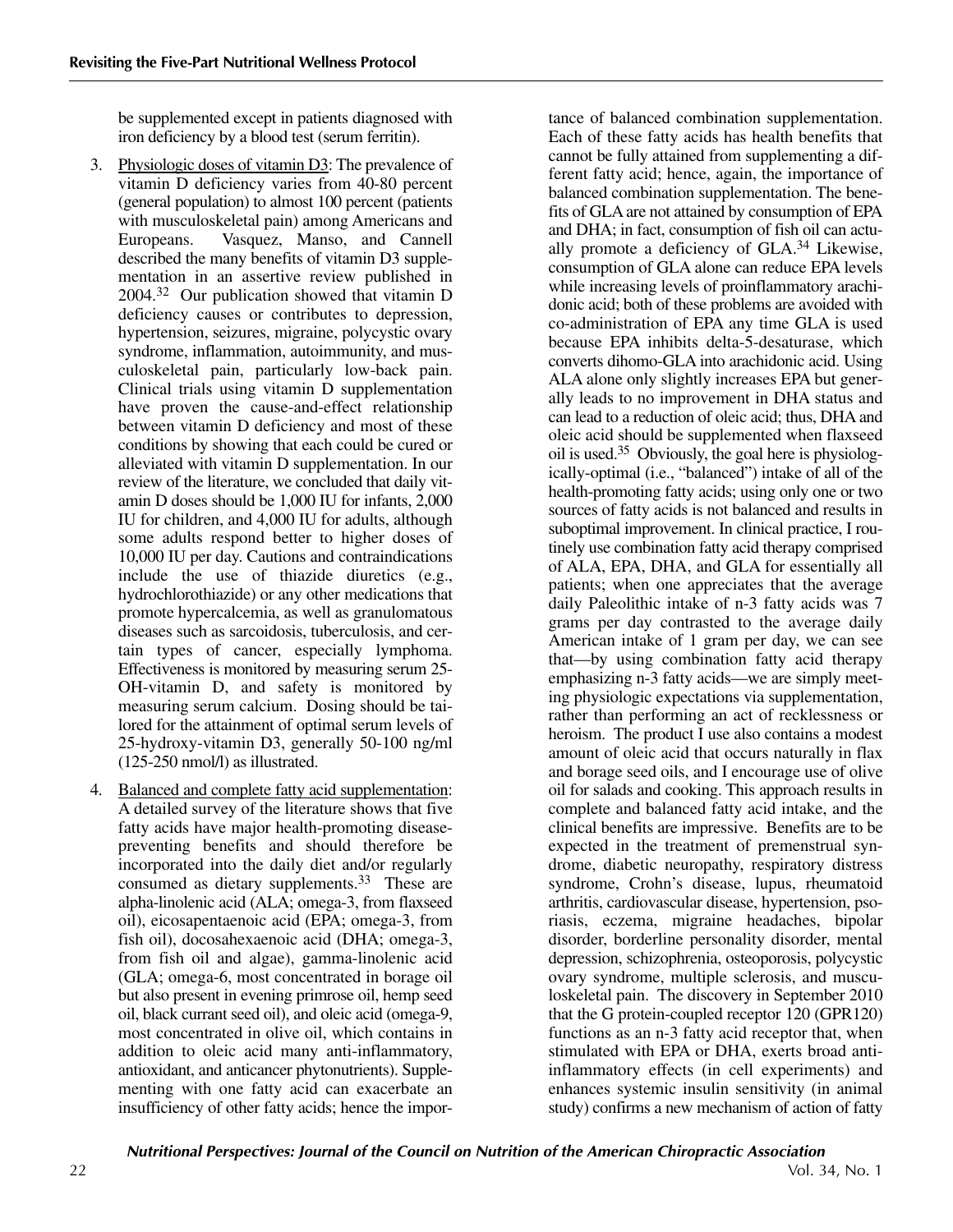acid supplementation and shows that we as clinician-researchers are still learning the details of the beneficial effects of commonly used treatments. 36

5. Probiotics /gut flora modification: Proper levels of good bacteria promote intestinal health, support proper immune function, and encourage overall health. Excess bacteria or yeast, or the presence of harmful bacteria, yeast, or "parasites" such as amoebas and protozoas, can cause "leaky gut," systemic inflammation, and a wide range of clinical problems, especially autoimmunity. Intestinal flora can become imbalanced by poor diets, excess stress, immunosuppressive drugs, and antibiotics, and all of these factors are common among American patients. Thus, as a rule, I reinstate the good bacteria by the use of probiotics (good bacteria and yeast), prebiotics (fiber, arabinogalactan, and inulin), and the use of fermented foods such as kefir and yogurt for patients not allergic to milk. Harmful yeast, bacteria, and other "parasites" can be eradicated with the combination of dietary change, antimicrobial drugs, and/or herbal extracts. For example, oregano oil in an emulsified, timereleased form has proven safe and effective for the elimination of various parasites encountered in clinical practice. <sup>37</sup> Likewise, the herb Artemisia annua (sweet wormwood) commonly is used to eradicate specific bacteria and has been used for thousands of years in Asia for the treatment and prevention of infectious diseases, including drug-resistant malaria. <sup>38</sup> Restoring microbial balance by providing probiotics, restoring immune function (immunorestoration) and eliminating sources of dysbiosis, especially in the gastrointestinal tract, genitourinary tract, and oropharynx, is a very important component in the treatment plan of autoimmunity and systemic inflammation. 39

Should combinations of iodine and iodide be the Sixth Component of the Protocol?: Both iodine and iodide have biological activity in humans. An increasing number of clinicians are using combination iodine-iodide products to provide approximately 12 mg/d; this is consistent with the average daily intake of iodine-iodide in countries such as Japan with a high intake of seafood, including fish, shellfish, and seaweed. Collectively, iodine and iodide provide antioxidant, antimicrobial, mucolytic, immunosupportive, antiestrogen, and anticancer benefits that extend far beyond the mere incorporation of iodine into thyroid hormones. 5 Benefits of iodine/iodide in the treatment of asthma<sup>40,41</sup> and systemic fungal infections<sup>42,43</sup> have been documented, and many clinicians use combination iodine/iodide supplementation for the treatment of estrogen-driven conditions such as fibrocystic breast disease. <sup>44</sup> While additional

research is needed and already underway to further establish the role of iodine-iodide as a routine component of clinical care, clinicians should begin incorporating this nutrient into their protocols based on the above-mentioned physiologic roles and clinical benefits.

## **SUMMARY AND CONCLUSIONS:**

In this brief review, I have described and substantiated a fundamental protocol that can serve as effective therapy for patients with a wide range of diseases and health disorders. Customizing the Paleo-Mediterranean diet to avoid patientspecific food allergens, using vitamin-mineral supplements along with physiologic doses of vitamin D and broad-spectrum balanced fatty acid supplementation, and ensuring "immunomicrobial" health with the skillful use of probiotics, prebiotics, immunorestoration, and antimicrobial treatments provides an excellent health-promoting and disease-eliminating foundation and lifestyle for many patients. Often, this simple protocol is all that is needed for the effective treatment of a wide range of clinical problems, even those that have been "medical failures" for many years. For other patients with more complex illnesses, of course, additional interventions and laboratory assessments can be used to optimize and further customize the treatment plan. Clinicians should avoid seeking "silver bullet" treatments that ignore overall metabolism, immune function, and inflammatory balance, and we must always remember that the attainment and preservation of health requires that we first meet the body's basic nutritional and physiologic needs. This five-step protocol begins the process of meeting those needs. With it, health can be restored and the need for disease-specific treatment is obviated or reduced; without it, fundamental physiologic needs are not met, and health cannot be obtained and maintained. Addressing core physiologic needs empowers doctors to deliver the most effective healthcare possible, and it allows patients to benefit from such treatment.

Dr Alex Vasquez is a Director of the Medical Board of Advisors for Biotics Research Corporation and is the author of many articles and books for doctors. His professional degrees include Doctor of Chiropractic, (University of Western States, March 1996), Doctor of Naturopathic Medicine (Bastyr University, September 1999), and Doctor of Osteopathic Medicine (University of North Texas Health Science Center, May 2010).

### **REFERENCES**

- 1. Vasquez A. Integrative Orthopedics: The Art of Creating Wellness While Managing Acute and Chronic Musculoskeletal Disorders. 2004, 2007
- Vasquez A. A Five-Part Nutritional Protocol that Produces Consistently Positive Results. Nutritional Wellness 2005 September Available in the printed version and on-line at http://www.nutritionalwellness.com/archives/2005/ sep/09\_vasquez.php
- 3. Vasquez A. Common Oversights and Shortcomings in the Study and Imple-